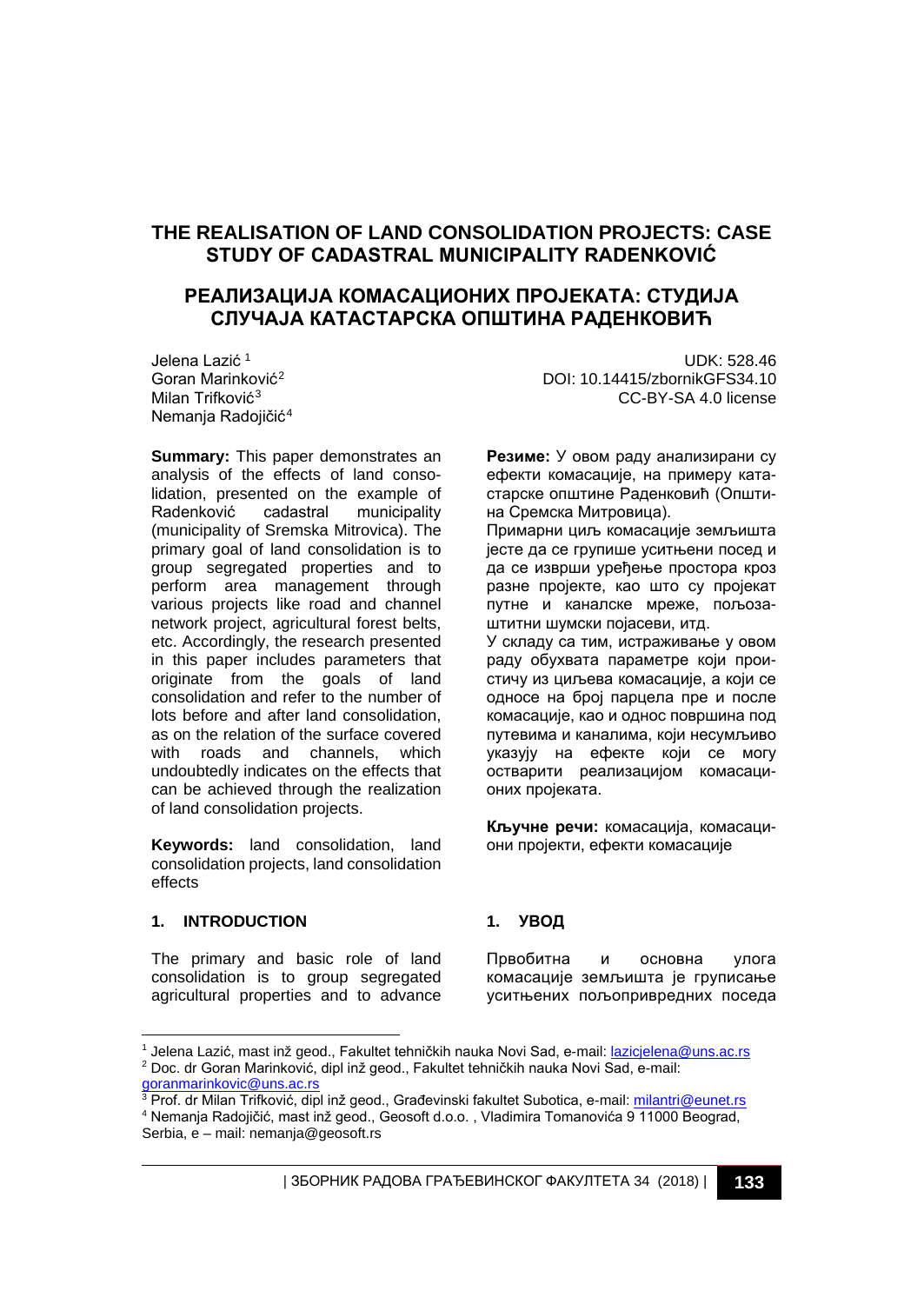agricultural production. Today, modern aspects of land consolidation significantly surpass the advancement of agricultural production frames. This process is becoming an instrument for complete land management, used to achieve a compromise in the fulfillment of different, often opposite demands: environmental protection, esthetic and functional space arrangement as well as intensive agricultural production. According to [1], land consolidation process is more often seen as an opportunity for resolving much more complex issues related to space arrangement.

Land consolidation projects are very complex and are most often linked to agricultural land arrangement, irrigation, drainage and field roads reconstruction and construction, established as very important parts of the overall improvement and advancement of agricultural production of ecological systems and economic development [2], [3], [4], [5], [6], [7], [8], [9].

Launching and realization of land consolidation projects is an ongoing field of work in our country like in the rest of the world. Many authors analyzed the effects of land consolidation after the project was completed, so according to [5] positive effects of land consolidation are portrayed in:

- > structural improvement of properties in rural areas,
- > more economical and efficient use of agricultural land,
- $\triangleright$  agricultural production improvement and
- $\triangleright$  population growth in rural areas.

Also, according to [10], positive changes that emerged through land consolidation implementation, can be divided in six main categories:

- $\triangleright$  available agricultural land,
- $\triangleright$  size and shape of the lot,
- field roads and lots accessibility,
- > density and connectivity of irrigation system and drainage system,
- types of land use and

и унапређење пољопривредне производње. Данас, савремени аспекти комасације земљишта значајно оквире поспешења пољопривредне производње. Она постаје инструмент комплетног уређења земљишта којим треба да се постигне компромис у испуњењу различитих, често супротних, захтева: заштите животне средине, естетског и функционалног уређења простора и интензивне пољопривредне производње. Према [1], процес комасације се све чешће види као шанса за решавање много сложенијих проблема везаних за уређење простора.

Пројекти комасације земљишта су веома комплекси и најчешће су повезани са уређењем пољопривредног земљишта, наводњавањем, одводњавањем и реконструкцијом и изградњом атарских путева, за које је утврђено да имају веома значајну улогу у унапређењу и побољшању пољопривредне производње, еколошких система и економског развоја [2], [3], [4], [5], [6], [7], [8], [9].

Покретање и реализација комасационих пројеката представља област која је веома актуелна, како код нас, тако и у свету. Многи аутори анализирали су ефекте комасације након реализације пројекта, па према [5] позитивни ефекти комасације се огледају у:

- побољшању структуре поседа у руралним подручјима,
- економичнијем и ефикаснијем коришћењу пољопривредног земљишта,
- побољшању пољопривредне производње и
- повећању броја становника у руралним подручјима.

Такође, према [10], позитивне промене настале услед имплементације комасације, могу се поделити у шест главних категорија:

- расположиво пољопривредно земљиште,
- величина и облик парцеле,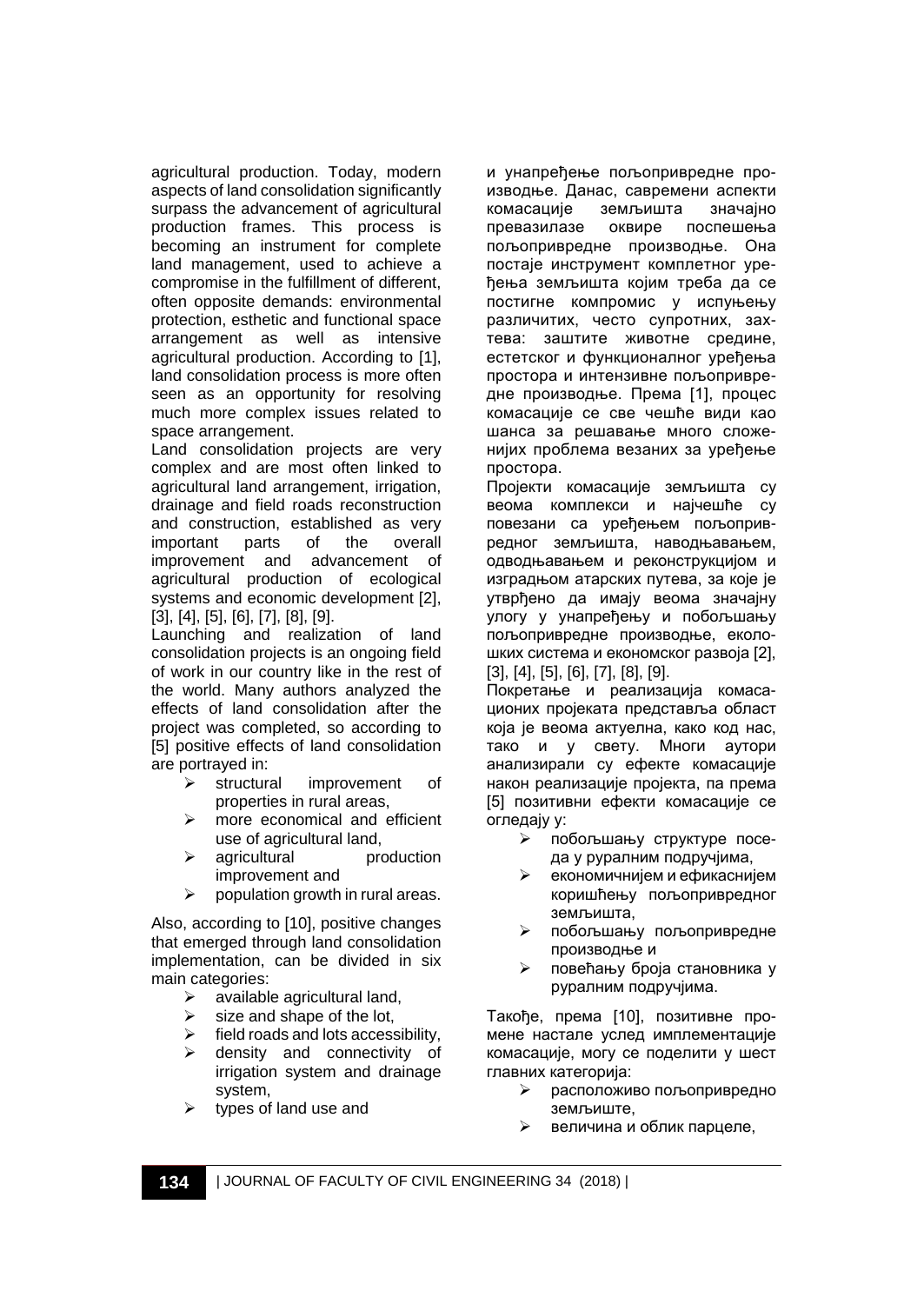$\triangleright$  the number of lots per household in land consolidation area.

In the Republic of Serbia, the launching and realization of land consolidation are expanding.

Land consolidation is mostly implemented over the land in Vojvodina (around 60%), followed by Central Serbia (around 9%), while the smallest coverage is in Kosovo and Metohija (around 5%). By the year of 2011, land consolidation was realized in 897 cadastral municipalities in the Republic of Serbia, with the total surface of 1,892,624 acres. which represents around 25% of the total agricultural land. Based on these data, and considering the condition of the properties, we can clearly conclude that this topic will be vividly present in the following years.

Although a significant number of projects were realized, and many projects are ongoing at the moment, there was no research about the effects of land consolidation projects so far. Accordingly, research in this paper is oriented on the parameters that originate from the basic goals of land consolidation.

Thus, the paper analyses the parameters regarding the number of lots before and after land consolidation and the relation of surfaces under road and channel network, since the rate of projected field roads and their field connectivity, as well as the density of irrigation and drainage systems, have a significant impact on the increase of land consolidation positive effects.

Also, the paper includes the effects that cannot be mathematically expressed but are certainly positive and affect the final contribution of land consolidation in land arrangement and the improvement of living conditions for the people on that area.

The effects of land consolidation can also be seen from the aspect of sustainable development and environmental protection. However, this paper does not present the analysis of these aspects.

- пољски путеви и приступачност парцелама,
- густина и повезаност система за наводњавање и система за одводњавање,
- типови коришћења земљишта и
- број парцела по домаћинству у комасационом подручју.

У Републици Србији је покретање и реализација комасационих пројеката у експанзији. Комасација је у највећем делу спроведена над земљиштем у Војводини (око 60%), затим у централној Србији (око 9%) и најмање на Косову и Метохији (око 5%). Комасација је до 2011. године у Републици Србији реализована у 897 катастарских општина на укупној површини од 1.892.624 хектара, што представља око 25% од укупног пољопривредног земљишта. На основу изложеног, и иако се сагледа стање поседа, јасно је да ће ова тема још дуги низ година бити актуелна. Иако је велики број пројеката реализован, а уједно и велики број комасационих пројеката у току, до сада нису рађена истраживања на тему ефеката који су остварени реализацијом комасационих пројеката. У складу са тим, истраживање у овом раду усмерено је на параметре који проистичу из основних циљева комасације земљишта. Самим тим, у раду су анализирани параметри који се односе на број парцела пре и после комасације земљишта, као и параметри који указују на однос површина под путном и каналском мрежом, јер степен пројектованих пољских путева и њихова повезаност на терену, као и густина система за наводњавање и одводњавање, значајно утичу на повећање стопе позитивних ефеката комасације. Такође, у раду су наведени и ефекти који се математички не могу изразити, али који су сигурно позитивни и утичу на крајњи допринос комасације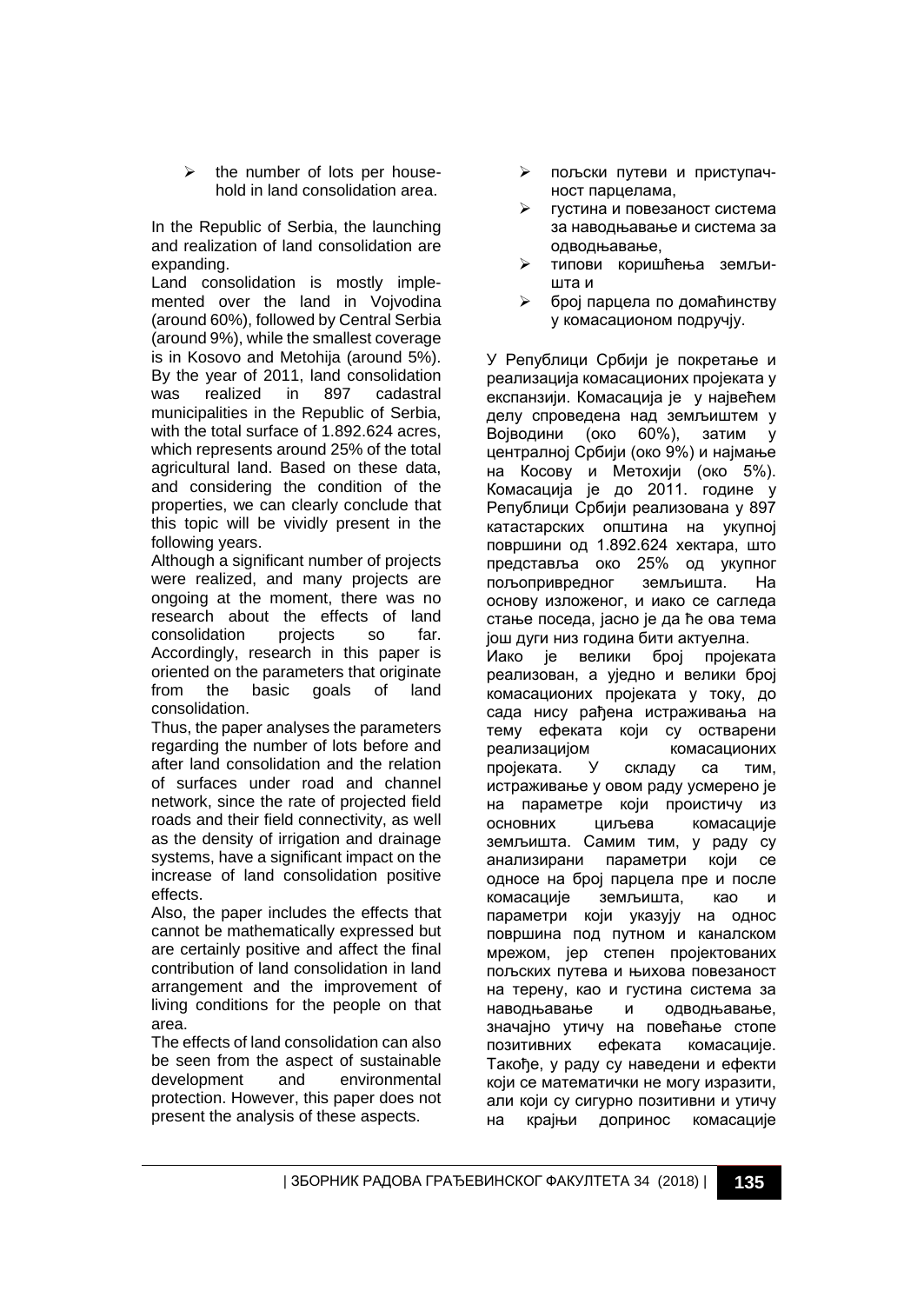## **2. MATERIAL AND METHODS**

## **3. Characteristics of land consolidation area**

The research in this paper includes the<br>area of Radenković cadastral area of Radenković municipality. CM Radenković is a settlement of the city of Sremska Mitrovica, which was, according to the statistical data from 2001, enlisted as a medium developed municipality of Vojvodina. CM Radenković is located in the southern part of the city territory. Asphalt road passes through the village and connects the settlement with Sremska Mitrovica.

Radenković cadastral municipality is characterized as a village, so its future development is based on agriculture and forestry. According to the 2002 census, there are 295 households in the cadastral municipality, from which around 80% practice agriculture. This area is characterized by plain relief and low terrain level, with an average altitude of around 79 m. On the other hand, there is an expressed abundance of microdepressions, which subsequently leads to water accumulation.

The total surface of CM Radenković is 1447 ac, divided into 3275 lots (Table 1). The surface of the construction area is 168 ac. CM Radenković is also characterized by a large surface of forest land (250 ac 14 а 37 m2).

уређењу простора и побољшања живота људи на том простору. Ефекти комасације могу се сагледати и са аспекта одрживог развоја и заштите животне средине, међутим они нису анализирани у овом раду.

# **2. МАТЕРИЈАЛ И МЕТОДЕ**

### **2.1. Карактеристике комасационог подручја**

Истраживање у овом раду обухвата подручје катастарске општине Раденковић. КО Раденковић је насеље града Сремска Митровица која је према статистичким показатељима из 2001. године уврштена у средње развијене општине Војводине. КО Раденковић се налази у јужном делу територије града. Кроз село пролази асфалтни пут, који насеље повезује са Сремском Митровицом.

Катастарска општина Раденковић, је по карактеру сеоско насеља, при чему основу будућег развоја чине пољопривреда и шумарство. Према попису из 2002. године у катастарској општини има 295 домаћинстава од којих се око 80% бави пољопривредом. Ово подручје карактерише равничарски рељеф ниског терена просечне надморске висине око 79 м. Са друге стране, изражена је појава микродепресија, које за последицу имају појаву и скупљање воде у њима. Укупна површина КО Раденковић износи 1447 ха и издељена је на укупно 3275 парцела (Табела 1). Површина грађевинског реона је 168 ха. КО Раденковић је специфична и по великој површини земљишта под шумама (250 ха 14 а 37 м2).

| Табела 1 - Преглед броја парцела по облицима својине     |  |
|----------------------------------------------------------|--|
| Table 1 – Review of the number of lots by property forms |  |

| Cadastral    | Private  | State    | Public   | Other    | Total number |
|--------------|----------|----------|----------|----------|--------------|
| municipality | property | propertv | property | property | of lots      |
| Radenković   | 3136     | 50       |          | 89       | 3275         |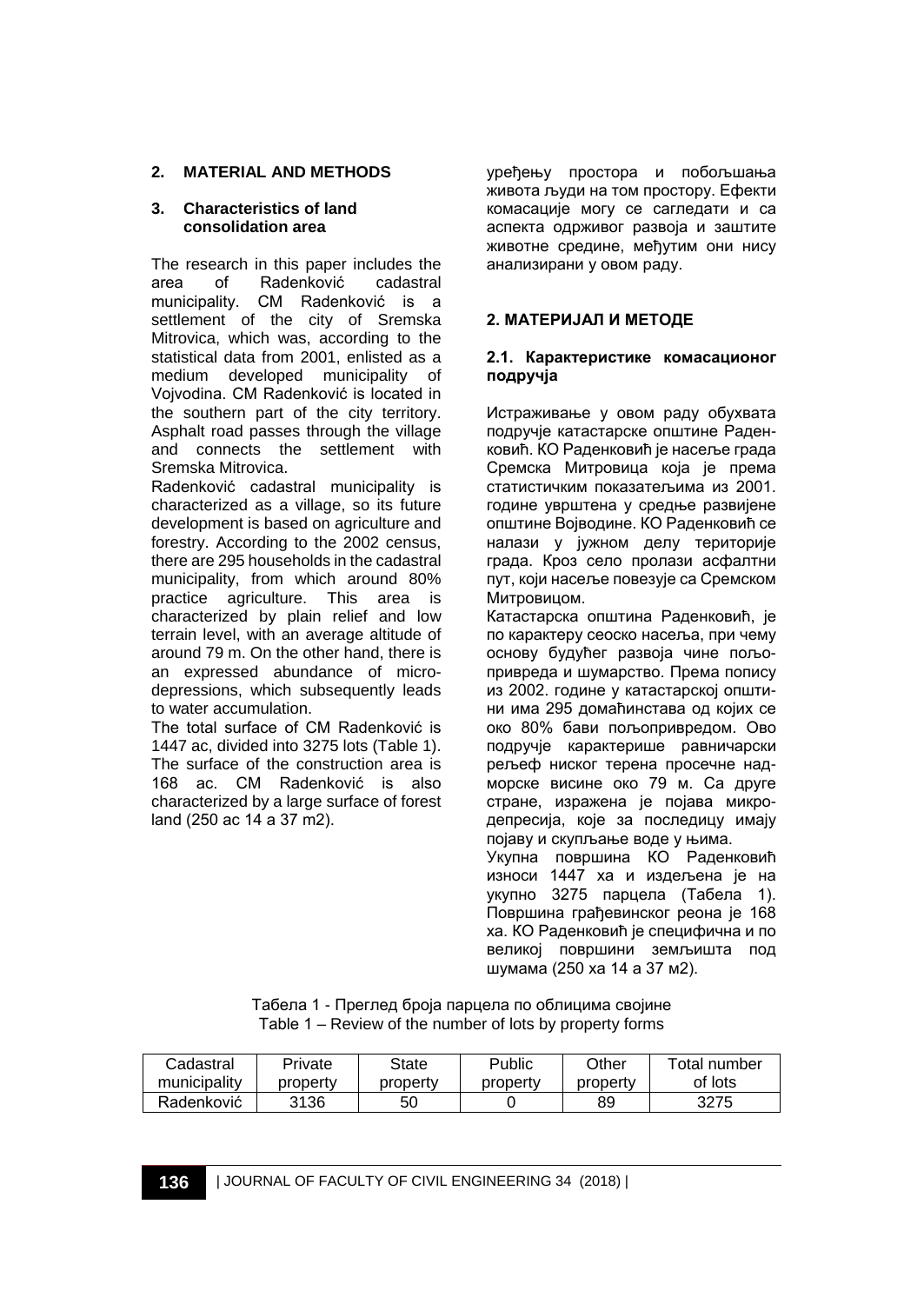Table 2 shows a review of the number of lots by real estate folios and property form.

У табели 2 приказан је преглед броја парцела по листовима непокретности и облику својине.

| Табела 2 - Преглед броја парцела по листовима непокретности и облику својине |  |
|------------------------------------------------------------------------------|--|
| Table 2 – Review of number of lots by real estate folios and property form   |  |

| Cadastral    | Private property |                   | Other property forms |           |                   | $\tau$ otal |           |                   |         |
|--------------|------------------|-------------------|----------------------|-----------|-------------------|-------------|-----------|-------------------|---------|
| municipality | No.<br>RE        | Number<br>of lots | Average              | No.<br>RE | Number<br>of lots | Average     | No.<br>RE | Number<br>of lots | Average |
| Radenković   | 485              | 3136              | 6,5                  |           | 139               | 12.6        | 496       | 3275              | 6,6     |

On a very small surface of the cadastral municipality territory, a channel network was implemented. These channels have recipients in the form of natural watercourses that gravitate towards Zasavica River, that is Sava River. Due to the low water level in the channel network, in the period characterized by the necessity for irrigation and high investments in the equipment, this agrotechnical step in agricultural households is not performed in a satisfying extent. At the moment, there is no precise register of individual agricultural producers that use water resources and deal with irrigation. Irrigational channel network was built on around 25 % of the surface, where necessary. There is no intensive maintenance of the channel network during the last few years, which significantly reduces its planned productivity. The territory of this cadastral municipality is also characterrized by a high level of underground waters. By regulating the underground waters regime, the withdrawal of excess water would be made so all the necessary conditions for the regulation of land territory with land consolidation would be made. Within the cadastral municipality, there are no unclassified roads functioning as a connection of Radenković settlement and surrounding settlements with the activities in the district. These roads mainly have an earthly driveway and need to be spatially arranged during the land consolidation process. The total surface under roads is 10 ac 57 а 07 m2. A special explanation regarding the necessity of water regime and road network regulaНа веома малој површини територије катастарске општине изведена је мрежа канала, који за реципијенте имају природне водотоке који гравитирају према реци Засавици, односно Сави. Због ниског нивоа воде у каналској мрежи, у време потребе за наво-дњавање и високих улагања у опрему, ова агротехничка мера код пољопривредних газдинстава се не спроводи у задовољавајућем обиму. Тренутно не постоји прецизна евиденција индивидуалних пољопривредних произвођача који користе водне ресурсе и баве се наводњавањем. Каналска мрежа за одводњавање је изграђена на око 25 % површине, тамо где је она била потребна. Последњих година нема интензивног одржавања каналске мреже, што знатно смањује њену планирану продуктивност.

Територију ове катастарске општине карактерише и висок ниво подземних вода. Регулисањем режима подземних вода, извршило би се одвођење вишка воде и уопште, створили неопходни услови за приступање уређењу земљишне територије комасацијом.

У оквиру катастарске општине постоје некатегорисани путеви који су у функцији остваривања везе насеља Раденковић и околних насеља са садржајима у атару. Ови путеви су углавном са земљаним коловозом и морају се у поступку комасације просторно уредити. Укупна површина под путевима износи 10 ха 57 а 07 м2. О неопходности уређења водног режима и путне мреже кроз поступак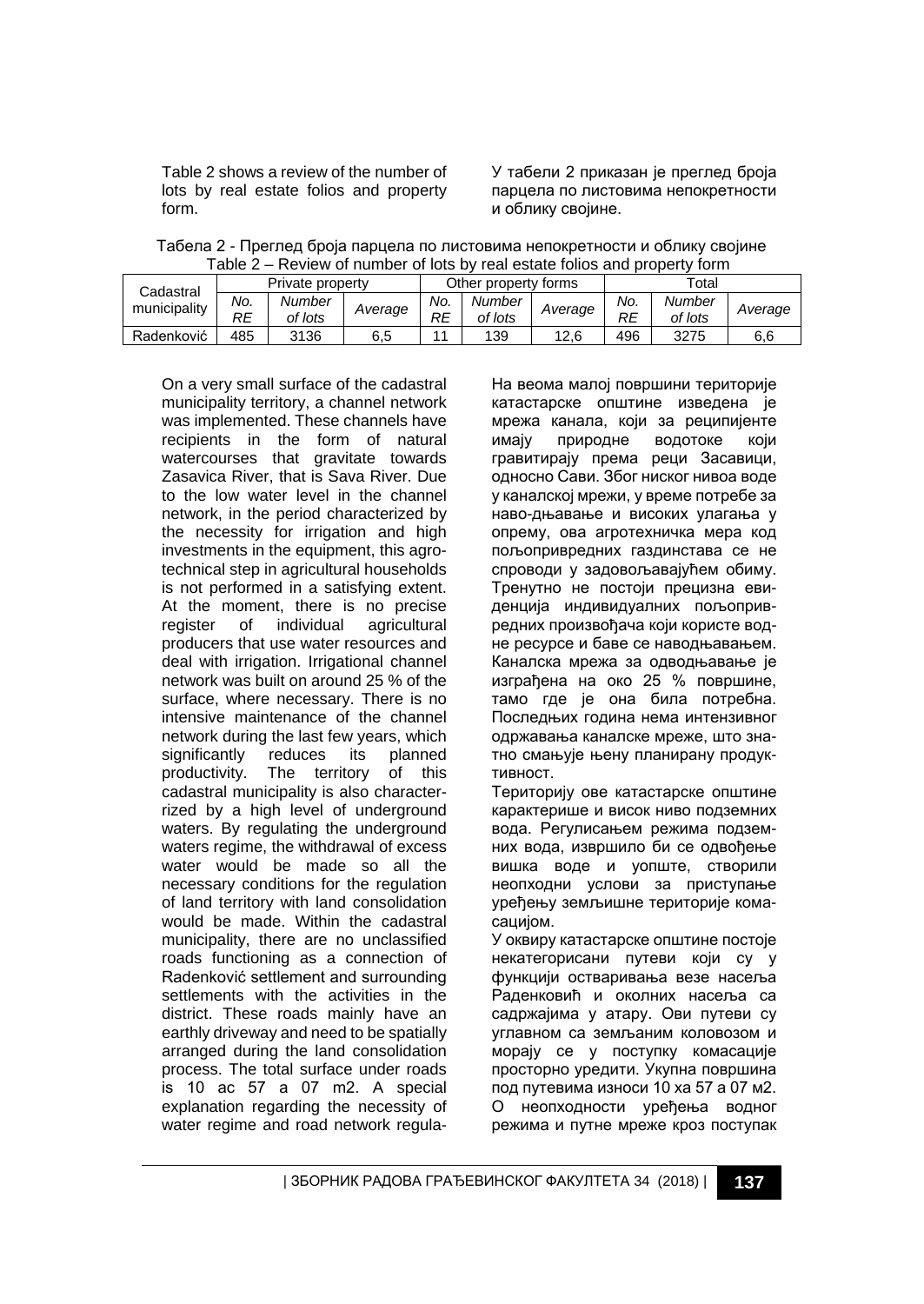tion through the process of land consolidation is not needed, primarily due to the experiences coming from the rest of the world in these performances, which lately reached our country as well.

### **2.2. Reasons for land consolidation in CM Radenković**

Reasons for the launching of land consolidation project in CM Radenković concur with the reasons issued in article 31. of Agricultural Land Law [11], i.e. land consolidation should be launched because of:<br>
> The

- necessity to group segregated cadastral lots belonging to agricultural land owners (with an average size of 0.39 аc), as well as grouping of state property;
- Projecting a new network of field roads in accordance with technical solution for the first and second order roads, channels and agricultural belts and recultivation of the surface of old field roads;
- Construction of agro-protective forest belts;
- Correction and expansion of construction region borders;
- Realization of agricultural land irrigation and drainage system projects, established for land consolidation area;
- Resolving property-legal relations and providing a new state diameter and real estate cadastre.

Besides unregulated property, the reason for land consolidation project launch is the outdated state diameter. Diameter of cadastral municipality Radenković was performed in 1967. Fifty-year-old cadastral plan folios are very obsolete. Graphical changes on immovable properties are hard to register and are very unreliable. In 1953, a basic state map was created for the same area, also unreliable.

комасације, не би требало посебно образложење, првенствено звог светских искустава на овим активностима, која су у последње време стигла и код нас.

#### **2.2. Разлози за комасацију у КО Раденковић**

Разлози за покретањем комасационог пројекта у КО Раденковић су сагласни разлозима које прописује члан 31. Закона о пољопривредном земљишту [11], односно комасацију је потребно покренути због:

- Потребе груписања уситњених катастарских парцела власника пољопривредног земљишта (чија је просечна величина 0.39 ха), као и груписање државног земљишта;
- Пројектовања нове мреже пољских путева у складу са техничким решењем путева првог и другог реда, канала и пољозаштитних појасева и рекултивације површина старих пољских путева;
- Изградње пољозаштитних шумских појасева;
- Исправљање и проширење граница грађевинског реона;
- Реализације пројекта система за наводњавање и одводњавање пољопривредног земљишта, који су утврђени за комасационо подручје;
- Решавање имовинско-правних односа и израда новог државног премера и катастра непокретности.

Поред неуређеног поседа, разлог за покретањем комасационог пројекта јесте застарели државни премер. Премер катастарске општине Раденковић извршен је 1967. године. Листови катастарских планова, који су стари око 50 година су веома дотрајали, на њима се графичке промене на непокретностима тешко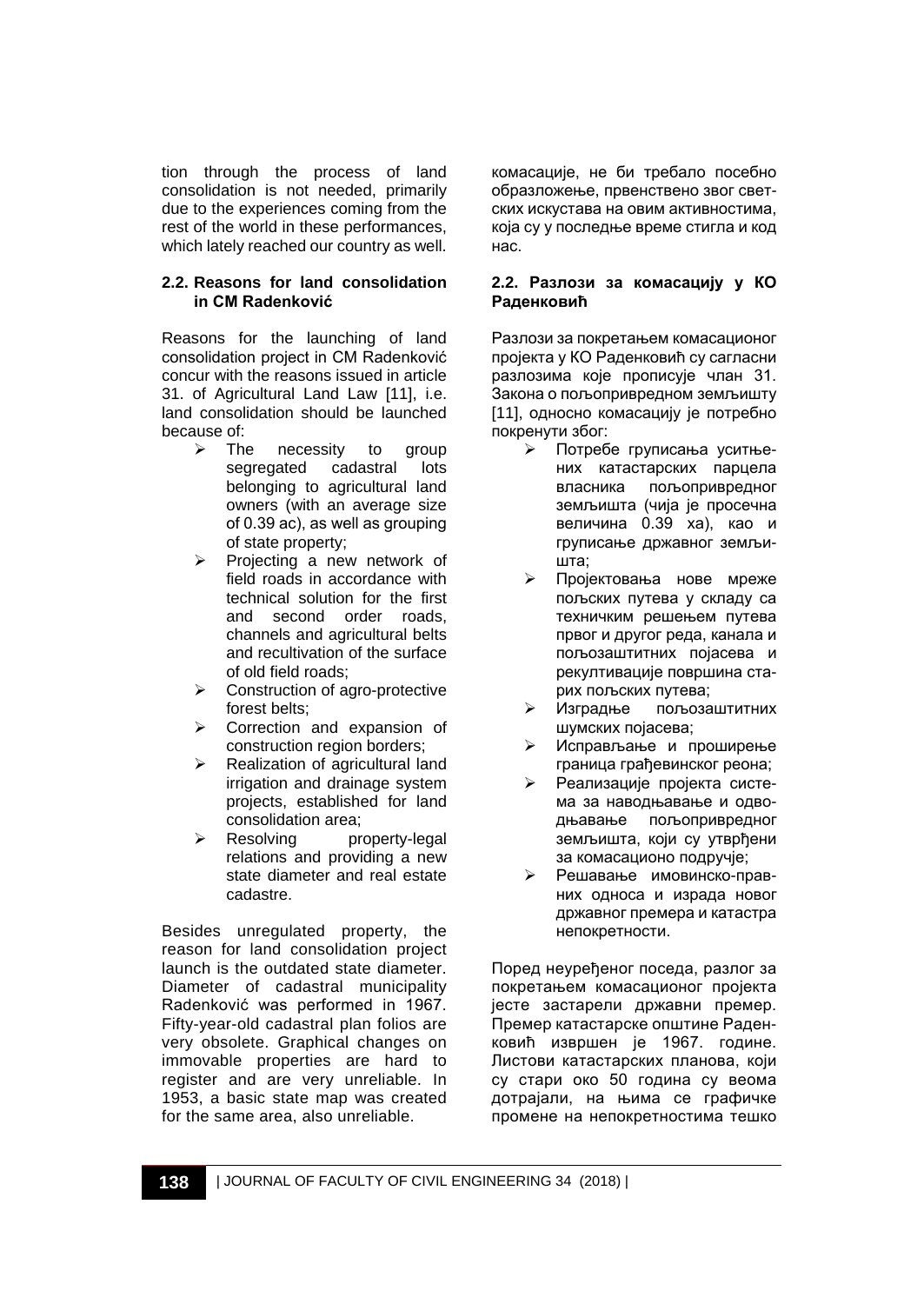Everything mentioned above lead to the necessity to launch and realize land consolidation project in CM Radenković.

# **2.3. Material**

With the goal of performing an analysis of land consolidation effects in CM Radenković, it was necessary to gather data about the condition of the property before land consolidation, so that a reliable representation of the achieved effects of land consolidation would be obtained. A vast amount of data was collected during the research, and some of them are presented in tables 1 and 2. The necessary data for the analysis were taken from competent services, and the resulting effects of land consolidation were analyzed.

## **2.4. Methods**

In this paper, the analysis of parameters that indicate on the land consolidation effects was performed with standard statistical methods. Data describing the old pre-land consoledation condition were compared with the new state, after land consolidation was performed. As a result, the achieved effects are expressed in percents. -

# **3. RESULTS**

The most significant measurable effects originating from the basic goals of land territory management with land consolidation were expressed through the following indicators:

- $\triangleright$  A decrease of the number and increase of the lots size on land consolidated surfaces;
- An increase of the surface under road and channel network on the land consoledated area.

региструју и веома су несигурне. За исто подручје је 1953. године израђена и Основна државна карта која је доста неажурна. Све наведено довело је до потребе за покретањем и реализацијом комасационог пројекта у КО Раденковић.

# **2.3. Материјал**

Са циљем да се изврши анализа ефеката комасације у КО Раденковић, било је неопходно прикупити податке о стању поседа пре комасације земљиште, како би се добила реална слика о постигнутим ефектима комасације. У току истраживања прикупљена је велика количина података, од којих је део приказан у табелама 1 и 2. Потребни подаци за анализу преузети су од надлежних служби, и кроз поступак комасације анализирани су ефекти који су том приликом постигнути.

## **2.4. Методе**

У овом раду, анализа параметара који указују на ефекте комасације, извршена је стандардним статистичким методама. Упоређени су подаци старог стања пре комасације и новог стања након комасације, и као резултат тога, процентуално су изражени постигнути ефекти.

## **3. РЕЗУЛТАТИ**

Најзначајнији мерљиви ефекти који проистичу из основних циљева уређења земљишне територије комасацијом исказани су преко следећих показатеља:

- смањења броја и повећања величине парцела на комасираним површинама;
- повећање површине под путном и каналском мрежом на комасираном подручју.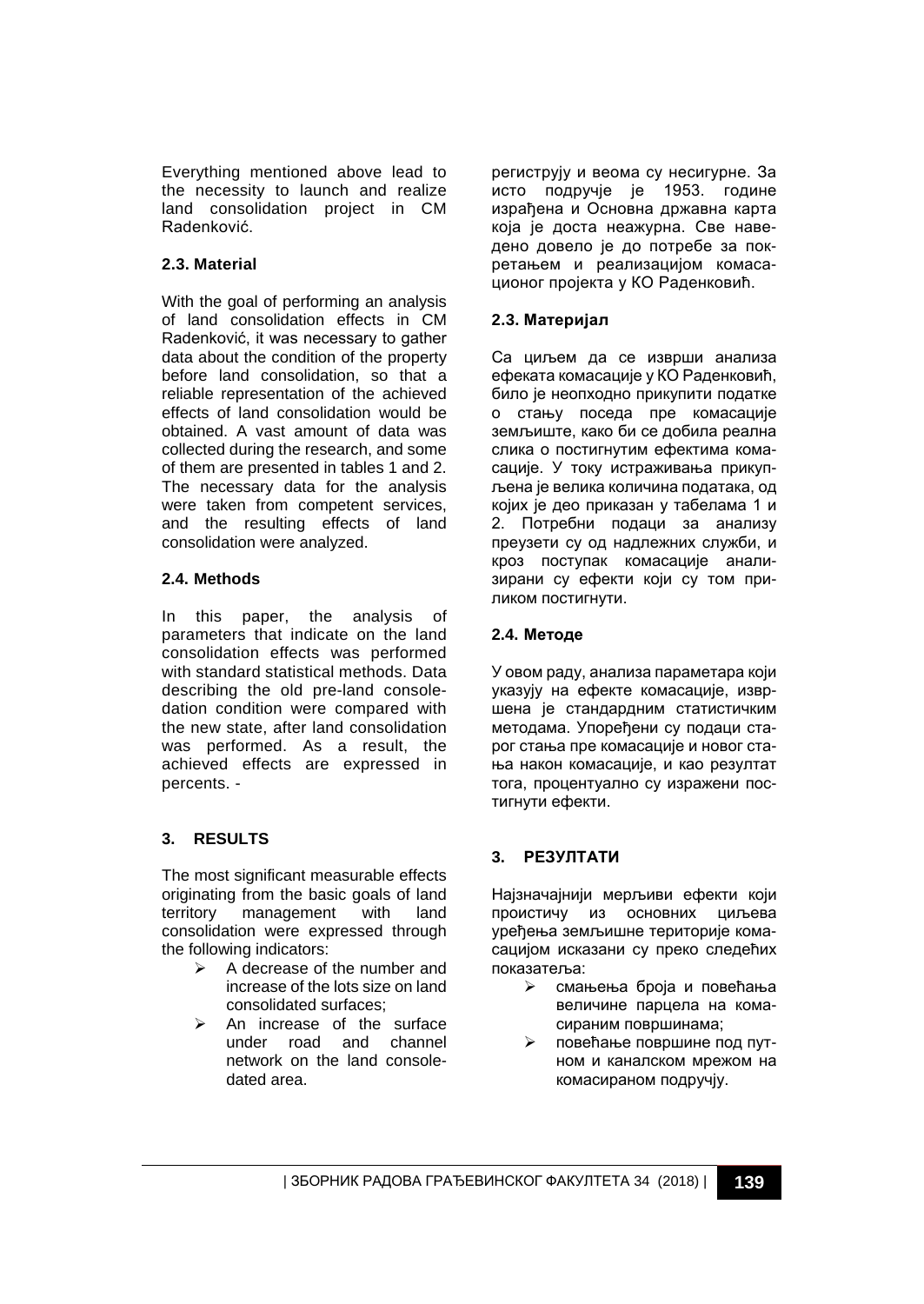Table 3 presents a comparison of the number of lots, as well as of the surfaces under roads and channels, state before and after land consolidation on the territory of CM Radenković.

У табели 3. дат је упоредни приказ броја парцела, као и површина под путевима и каналима, стања пре и после комасације на територији К.О. Раденковић.

Табела 3 – Упоредни приказ стања парцела, путева и канала пре и после комасације

Таble 3 – Comparative display of the condition of the lots, roads and channels before and after land consolidation

|                        | Old condition                | New condition                |
|------------------------|------------------------------|------------------------------|
| Total lots             | 3275                         | 1781                         |
| Surface under roads    | 10 ac 57 a 07 m <sup>2</sup> | 33 ac 91 a 54 m <sup>2</sup> |
| Surface under channels | 3 ac 64 a 73 $m2$            | 19 ac 91a 54 m <sup>2</sup>  |



Слика 1 - Графички приказ стања парцела, путева и канала пре и после комасације Figure 1 – Graphical depiction of the condition of the lots, roads and channels before and after land consolidation

Besides a significant decrease in the number of lots, the realization of land consolidation project resolved two other important questions in CM Radenković – the lack of road and channel network. Namely, before land consolidation took place, a significant number of owners did not have an access road to their lots, which represented a considerable problem. Farmers trespassed over each other properties with their machinery; which resulted in frequent conflicts between lot owners, and at the same time in the formation of dents on the lots, due to frequent crossings of heavy machinery over the ground. By having Реализацијом комасационог пројекта, поред значајног смањења броја парцела, решена су и два горућа питања у КО Раденковић, а то су недостатак путне и каналске мреже. Наиме, пре реализоване комасације земљишта, велики број власника није поседовао приступни пут до своје парцеле, што је представљало велики проблем. Пољопривредници су машинериjом прелазили једни другима преко поседа, услед чега је долазило до честих конфликата између власника парцела, а уједно и до стварања увратина на парцелама, услед преласка преко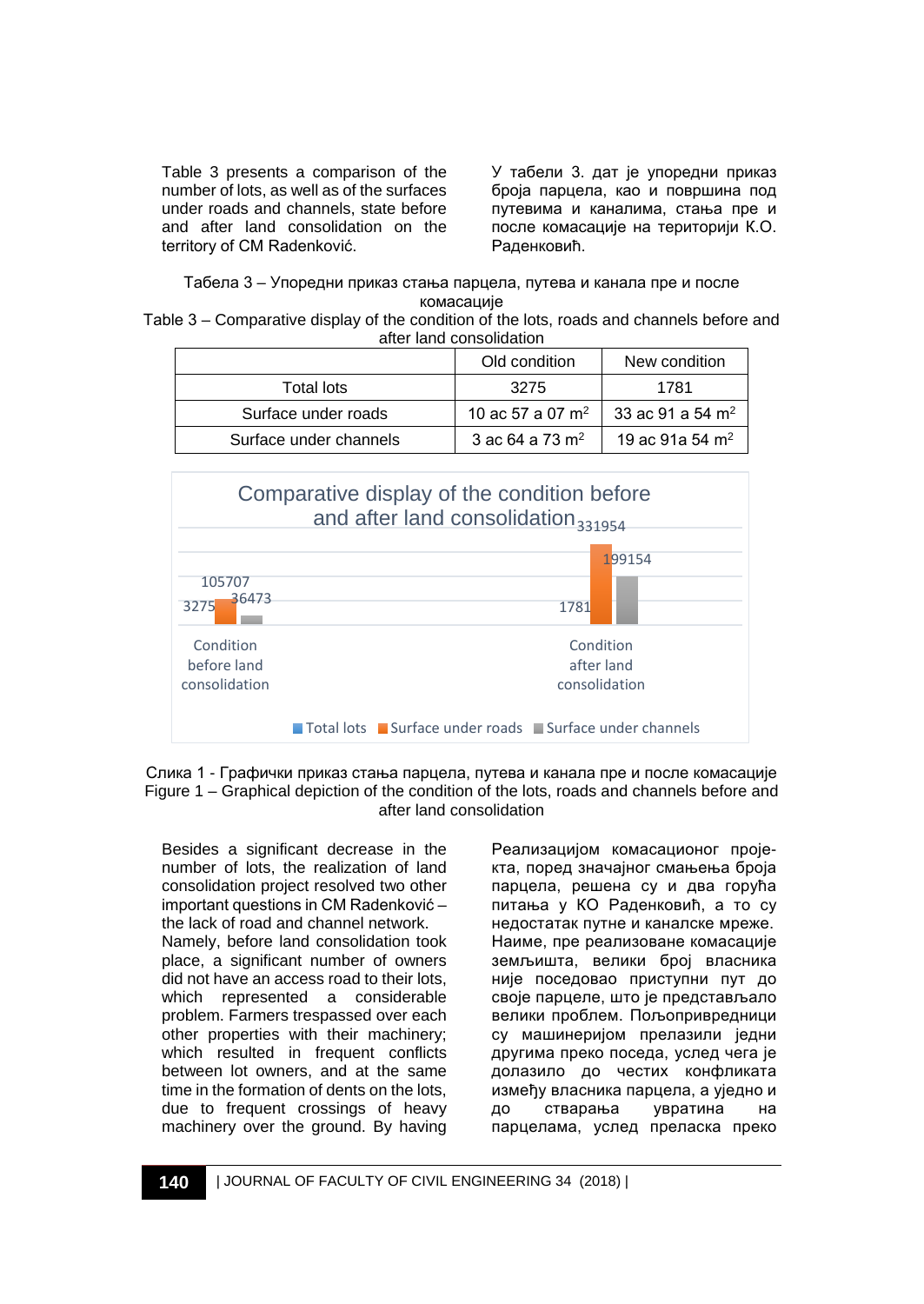land for common necessities, it is made possible that each owner has an access road to their lot after land consolidation took place.

On the other hand, considering there is a very high level of underground waters on the territory of CM Radenković, vast problems appeared during the spring sowing, when the underground water breaks out on the surface. Lot owners had to wait until the water withdraws so that they can process their lots. Furthermore, it is not uncommon for a certain number of lots to stay unprocessed throughout the entire year. земљишта тешком механизацијом. Узимањем земљишта за заједничке потребе, омогућено је да након комасације сваки власник поседује приступни пут до своје парцеле. Са друге стране, обзиром да је ниво подземних вода на територији КО Раденковић веома висок настајали су велики проблеми када подземна вода у току пролећне сетве избије на површину. Власници парцела су морали да чекају да се вода повуче да би могли да обраде своје парцеле, а неретко су се дешавале ситуације да одређени број парцела током читаве године остане необрађен. Пројектовањем каналске мреже на територији читаве катастарске општине решен је до тада велики проблем подземних вода.



Слика 2 - Упоредни приказ подручја пре и после комасације земљишта Figure 2 – Comparative display of the area before and after performed land consolidation

Figure 2 presents a folded depiction of a part of CM Radenković district before and after land management via land consolidation was performed.

The new situation is presented with red color. After observing the entire image, we can clearly see the difference in shape and the number of lots in this

На слици 2 дат је преклопљени приказ дела атара К.О. Раденковић пре и после уређења земљишне територије комасацијом. Црвеном бојом приказано је ново стање. Када се сагледа стање на слици, јасно се види разлика у облику, као и у броју парцела на овом подручју. Такође, све парцеле у новом стању имају приступни пут.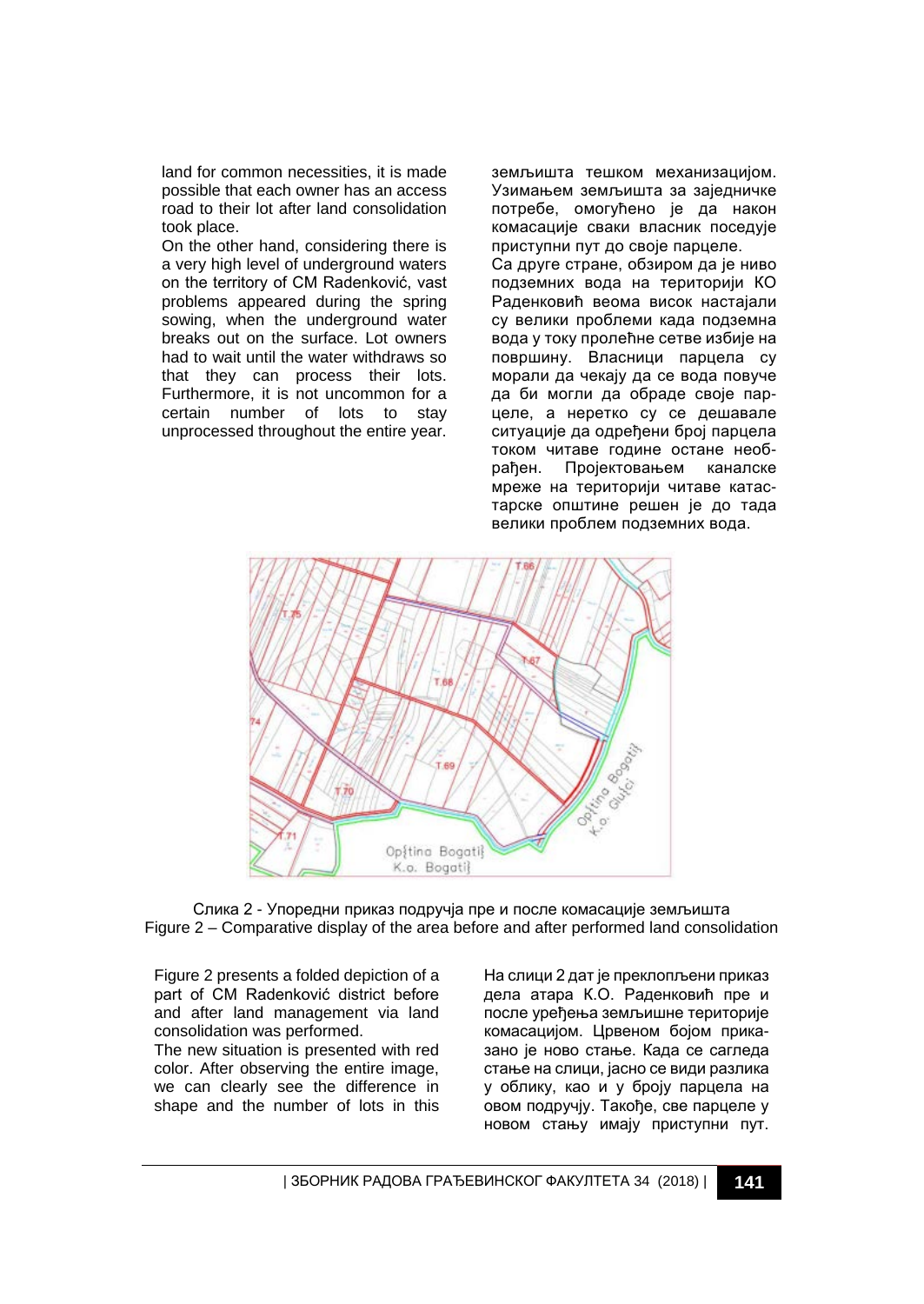area. Also, all new lots have an access road.

Besides a successful fulfillment of the main goals of land consolidation, several extra effects were accomplished.

Although these effects cannot be mathematically expressed, they hold an important contribution and significance on the arrangement of the area. It is known that through land consolidation, a renewal of diameter is also performed, that further solves the outdated state diameter problem. Also, an updated register of immovable properties is maintained, which undoubtedly leads to progress and advancement of the Immovable Properties Cadastre Service, as well as of other related institutions that acquire data for this service. A huge advantage was given to locals by cost-free solving of propertylegal relations, resolved in the process of factual state establishment. What is specific for CM Radenković is that before land consolidation project took place, around 36 ac of surface was under coast. That surface was marked as an arable territory in the Immovable Properties Cadastre but was abandoned and without any use.

Considering that the average surface in the property of one household in CM Radenković is around 4 ac, we can condlude that the surface under coast can support around nine households.

Now, after land consolidation is realized, all coasts are organized and the land is adapted to its purpose - it is arable.

Stated parameters immeasurably contribute to the positive effects of land consolidation.

# **4. CONCLUSION**

Land consolidation is a very significant procedure for the development of agriculture and village itself because its realization helps to group segregated and scattered lots of each individual owner and helps to project a new channel network so that each lot has an Поред успешног испуњавања главних циљева комасације, остварен је још низ додатних ефеката, који се математички не могу изразити, али је њихов допринос и значај огроман на уређење простора. Познато је да се кроз поступак комасације земљи-шта врши и обнова премера, дакле решава се проблем застарелог државног премера, води се ажурна евиденција о непокретностима, што несумњиво доводи до напретка и унапређења рада Службе за катастар непокретности, али и других институција које су везане за њих и потражују податке. Велику погодност добили су и мештани бесплатним решавањем имовинско-правних односа, који су у поступку утврђивања фактичког стања решени. Специфично за КО Раденковић је то што се пре извршења пројекта комасације, у атару катастарске општине налазило око 36 ха површине под обалом. То је површина која се у Катастру непокретности водила као обрадива површина, а на терену је била запуштена и од тог земљишта није било никакве користи. Када се у обзир узме податак да је у селу Раденковић просечна површина које једно домаћинство поседује око 4 ха, долази се до закључка да је од површине која је била под обалом могло да се издржава око девет домаћинстава. Сада, након реализације комасације, све обале су искрчене и земљиште је прилагоћено намени, односно омгућено је његово обрађивање. Наведени параметри, немерљиво доприносе позитивним ефектима комасације.

# **4. ЗАКЉУЧАК**

Комасација је веома значајан поступак за развој пољопривреде и села, јер се њеном реализацијом групишу расцепкане и разбацане парцеле сваког појединачног власника и пројектује се нова путна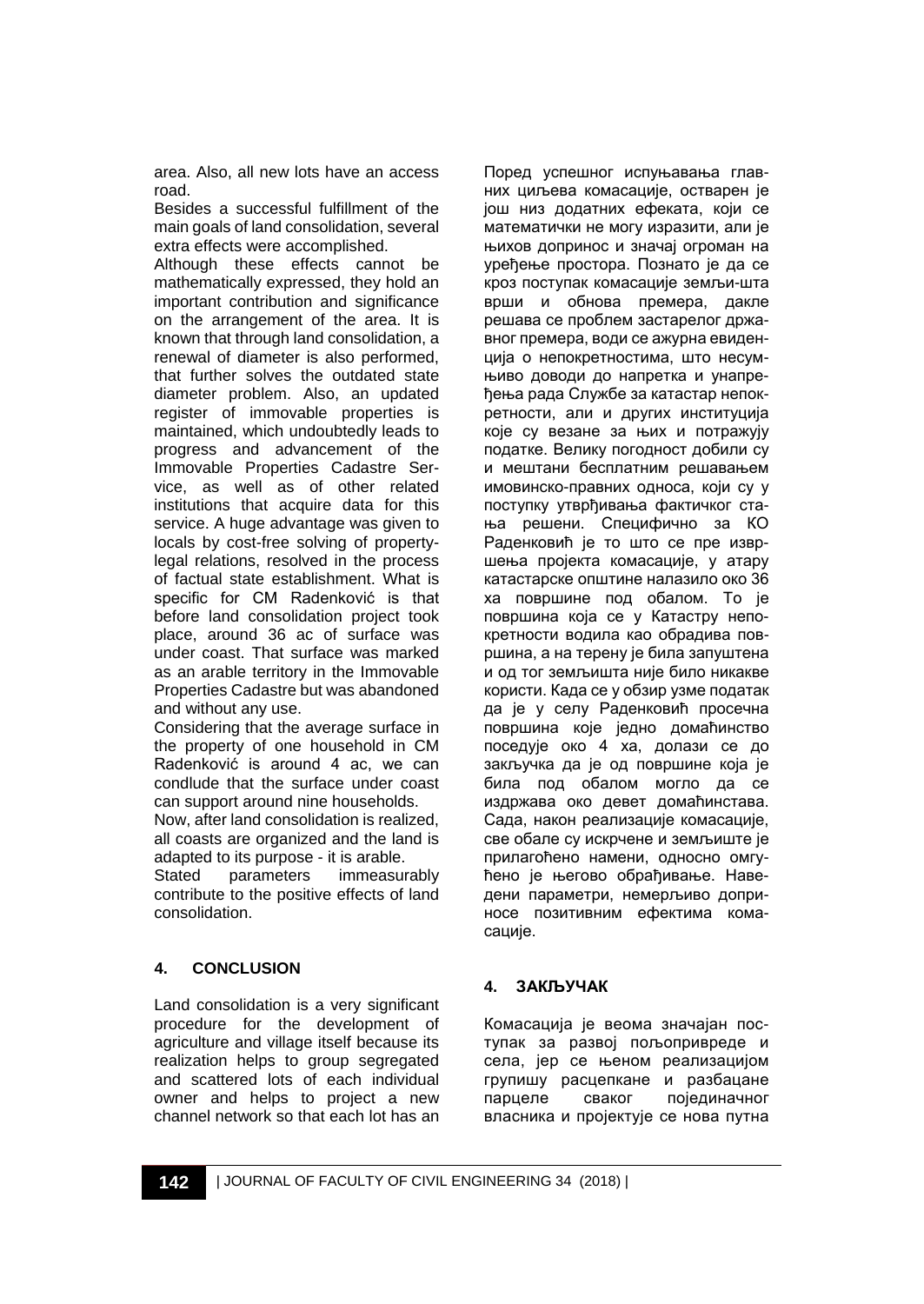access-road. With the realization of land consolidation projects, easier and more economic processing of agricultural land is performed, which amply facilitates country living. This paper holds the analysis of the effects originating from the basic goals of land consolidation and includes the number of lots before and after land consolidation, as well as the relation of the surface under road and channel network.

Furthermore, the paper also includes the immeasurable parameters which cannot be expressed through percents, but which undoubtedly indicate on the positive effects of land consolidation.

With the analysis of land consolidation procedures and by reviewing the<br>conditions before and after land conditions before and after consolidation, we can conclude that the following effects were achieved after land management with land consoledation:

1. Decreased number of lots per 42%

2. The increased surface under road network per about 3 times

3. The increased surface under channel network per about 6 times

4. Resolved property – legal relations on the land

5. Resolved 36 acres under-coastal surface problem

6. Performed renewal of the diameter and acquired current data in IPCS, etc.

Based on everything presented in this paper, we can conclude that the benefits of land consolidation are extensive and that an organized land is the result of land management via land consoledation. This facilitates land cultivation for the owners, supported by an updated register in all institutions that hold competence over the land.

мрежа, тако да свака парцела има приступни пут. Реализацијом комасационих пројеката остварује се лакша и економичнија обрада пољопривредног земљишта, што у многоме олакшава живот на селу.

У овом раду анализирани су ефекти који проистичу из основних циљева комасације земљишта, а односе се на број парцела пре и после комасације, као и однос површина под путном и каналском мрежом.

Такође, у раду су обрађени и немерљиви параметри, који се процентуално не могу изразити, али који несумњиво указују на позитивне ефекте које комасација доноси.

Анализом поступака комасације, и сагледавањем стања пре и после комасације може се закључити да су након уређења пољопривредног земљишта комасацијом, постугнути следећи ефекти:

1. Смањен је број парцела за 42%

2. Повећана је површина под путном мрежом за око 3 пута

3. Повећана је површина под каналском мрежом за око 6 пута

4. Решени су имовинско – правни односи на земљишту

5. Решен је проблем 36 ха површине под обалом

6. Урађена је обнова премера и добијени су ажурни подаци у СКН, итд.

На основу свега изложеног, може се закључити да су бенефити које комасација носи са собом велики и да је након уређења пољопривредног земљишта добијено уређено подручје, које олакшава самим власницима обраду земљишта, а кроз ажурну евиденцију и свим институцијама у чијим надлежностима је земљиште.

#### **REFERENCES**

- [1] Nestorović, Ž.: Karakteristike komasacionih projekata, Zbornik radova GF Subotica, br. 21, str. 69-73, UDK: 528.46:711.4, **2012**
- [2] Coelho, J.C., Van Huylenbroeck, G., Pinto, P.A.: A social approach to land consolidation schemes. Land Use Policy 13 (2), 129-147, **1996**

| ЗБОРНИК РАДОВА ГРАЂЕВИНСКОГ ФАКУЛТЕТА 34 (2018) | **143**